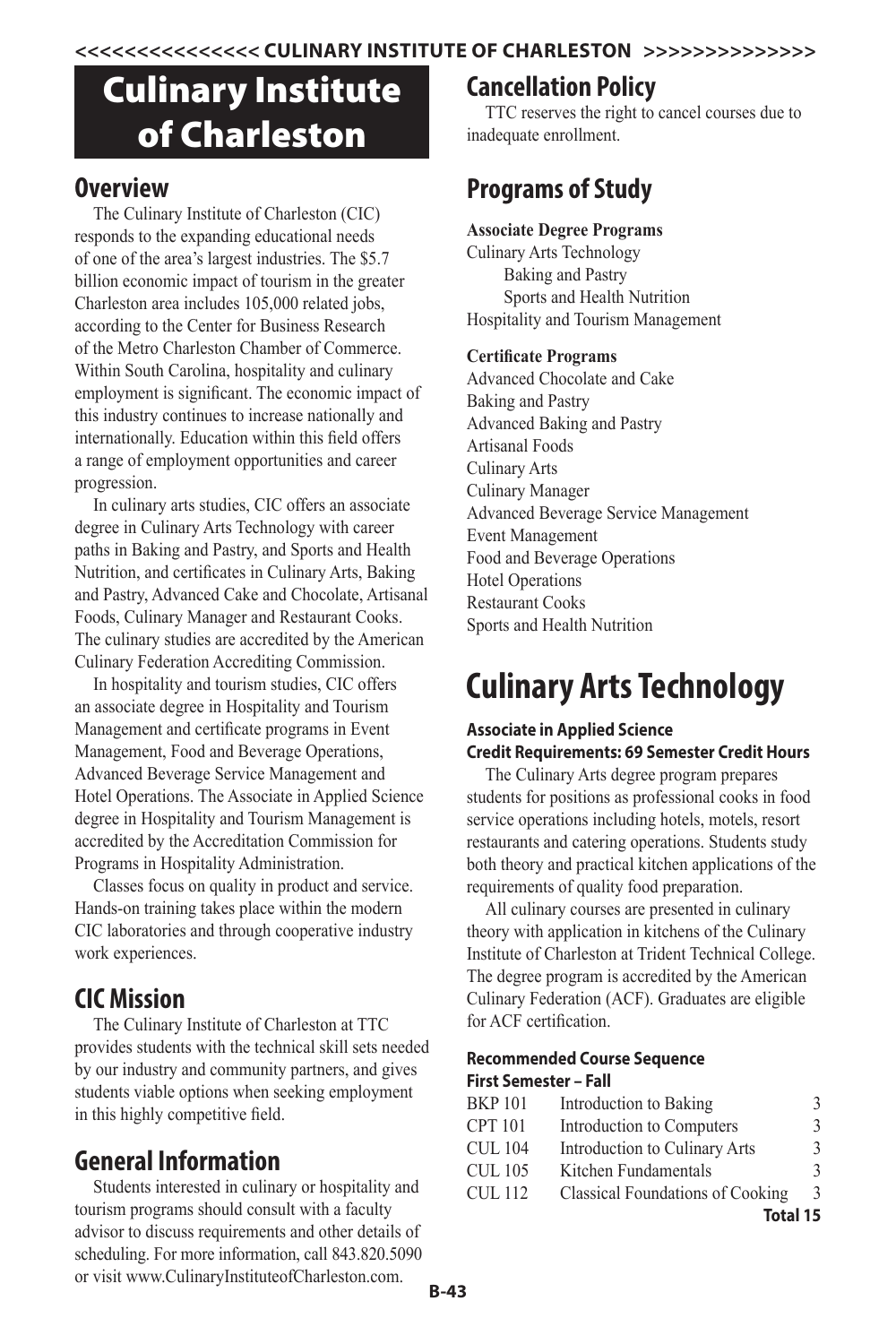## **<<<<<<<<<<<<<<< CULINARY INSTITUTE OF CHARLESTON >>>>>>>>>>>>>>**

#### **Second Semester – Spring**

| <b>BKP 102</b> | Introduction to Pastries              | 3.            |
|----------------|---------------------------------------|---------------|
| <b>CUL 118</b> | <b>Nutritional Cooking</b>            | 3             |
| CUL 123        | American Bistro                       | $\mathcal{L}$ |
| <b>CUL 129</b> | Storeroom and Purchasing              |               |
| <b>CUL 135</b> | Introduction to Dining Room Service 3 |               |
|                |                                       | Total 15      |

#### **Third Semester – Summer**

| <b>REO COM</b> | Select one from Communication        |  |
|----------------|--------------------------------------|--|
|                | listing on page B-3                  |  |
| <b>REO HUM</b> | Select one course from Humanities    |  |
|                | listing on page B-3                  |  |
| <b>REO MAT</b> | Select one math course from          |  |
|                | Mathematics/Natural Sciences listing |  |
|                | on page B-4                          |  |
| <b>REO SSC</b> | Select one course from Behavioral/   |  |
|                | Social Sciences listing on page B-3  |  |
|                | Total 12                             |  |

### **Fourth Semester – Fall**

| <b>CUL128</b> | Culinary Management and Human |          |
|---------------|-------------------------------|----------|
|               | Resources                     |          |
| CUL 171       | Food and Beverage Controls    | 3.       |
| CUL 215       | Cuisine of the Americas       | 3.       |
| CUL 216       | International Cuisine         |          |
|               |                               | Total 12 |
|               |                               |          |

#### **Fifth Semester – Spring**

| <b>CUL 236</b><br><b>Restaurant Capstone</b> |          |
|----------------------------------------------|----------|
| <b>Culinary Marketing</b><br><b>CUL 238</b>  |          |
| CUL 277<br><b>SCWE</b> in Culinary Arts      | 3        |
| <b>CUL 280</b><br>Butchery and Charcuterie   |          |
| $*$ CUL<br>Culinary Elective                 |          |
|                                              | Total 15 |

*\*Any course with a CUL/BKP prefix*

# *Baking and Pastry Career Path* **Associate in Applied Science Credit Requirements: 69 Semester Credit Hours**

The Culinary Arts degree Baking and Pastry career path prepares students for positions as professional bakers and patissiere in food service operations, including hotels, bakeries, confectionary shops, resort restaurants and catering operations. Students study both theory and practical kitchen application in the kitchens, bakeshops and restaurants of the Culinary Institute of Charleston at Trident Technical College and in foodservice establishments throughout the Charleston area as part of their externship. The degree program is

accredited by the American Culinary Federation (ACF). Graduates are eligible for ACF Culinarian **Certification** 

#### **Recommended Course Sequence First Semester – Fall**

| гнэг эспгезгег – ган |                               |               |
|----------------------|-------------------------------|---------------|
| <b>BKP101</b>        | Introduction to Baking        | 3             |
| <b>BKP102</b>        | Introduction to Pastries      | 3             |
| <b>CPT 101</b>       | Introduction to Computers     | $\mathcal{E}$ |
| <b>CUL 104</b>       | Introduction to Culinary Arts | $\mathcal{E}$ |
| <b>CUL 105</b>       | Kitchen Fundamentals          | $\mathcal{L}$ |
|                      |                               | Total 15      |

#### **Second Semester – Spring**

|                |                             | Total 15 |
|----------------|-----------------------------|----------|
| <b>CUL 129</b> | Storeroom and Purchasing    |          |
| <b>CUL 118</b> | <b>Nutritional Cooking</b>  |          |
| <b>BKP182</b>  | Artisan Breads              | 3        |
| <b>BKP181</b>  | Candies and Confectionaries |          |
|                | Decorating                  |          |
| <b>BKP109</b>  | Introduction to Cakes and   |          |
|                |                             |          |

#### **Third Semester – Summer**

| <b>REO COM</b> | Select one from Communication        |               |
|----------------|--------------------------------------|---------------|
|                | listing on page B-3                  |               |
| <b>REO HUM</b> | Select one course from Humanities    |               |
|                | listing on page B-3                  |               |
| <b>REO MAT</b> | Select one math course from          |               |
|                | Mathematics/Natural Sciences listing |               |
|                | on page B-4                          |               |
| <b>REO SSC</b> | Select one course from Behavioral/   |               |
|                | Social Sciences listing on page B-3  | $\mathcal{R}$ |
|                | Total 12                             |               |

# **Fourth Semester – Fall**

| <b>BKP 210</b> | <b>Advanced Cakes</b>         | 3               |
|----------------|-------------------------------|-----------------|
| <b>BKP 216</b> | <b>International Desserts</b> | 3               |
| <b>CUL 128</b> | Culinary Management and Human |                 |
|                | Resources                     | 3               |
| <b>CUL 171</b> | Food and Beverage Controls    | 3               |
| <b>ELE BKP</b> | Baking and Pastry Elective    | 3               |
|                |                               | <b>Total 15</b> |

## **Fifth Semester – Spring**

| <b>BKP183</b>  | <b>Plated Desserts</b>       |          |
|----------------|------------------------------|----------|
| <b>BKP 236</b> | Baking and Pastry Capstone   | 3        |
| <b>CUL 238</b> | Culinary Marketing           | 3        |
| <b>CUL 277</b> | <b>SCWE</b> in Culinary Arts | 3        |
|                |                              | Total 12 |